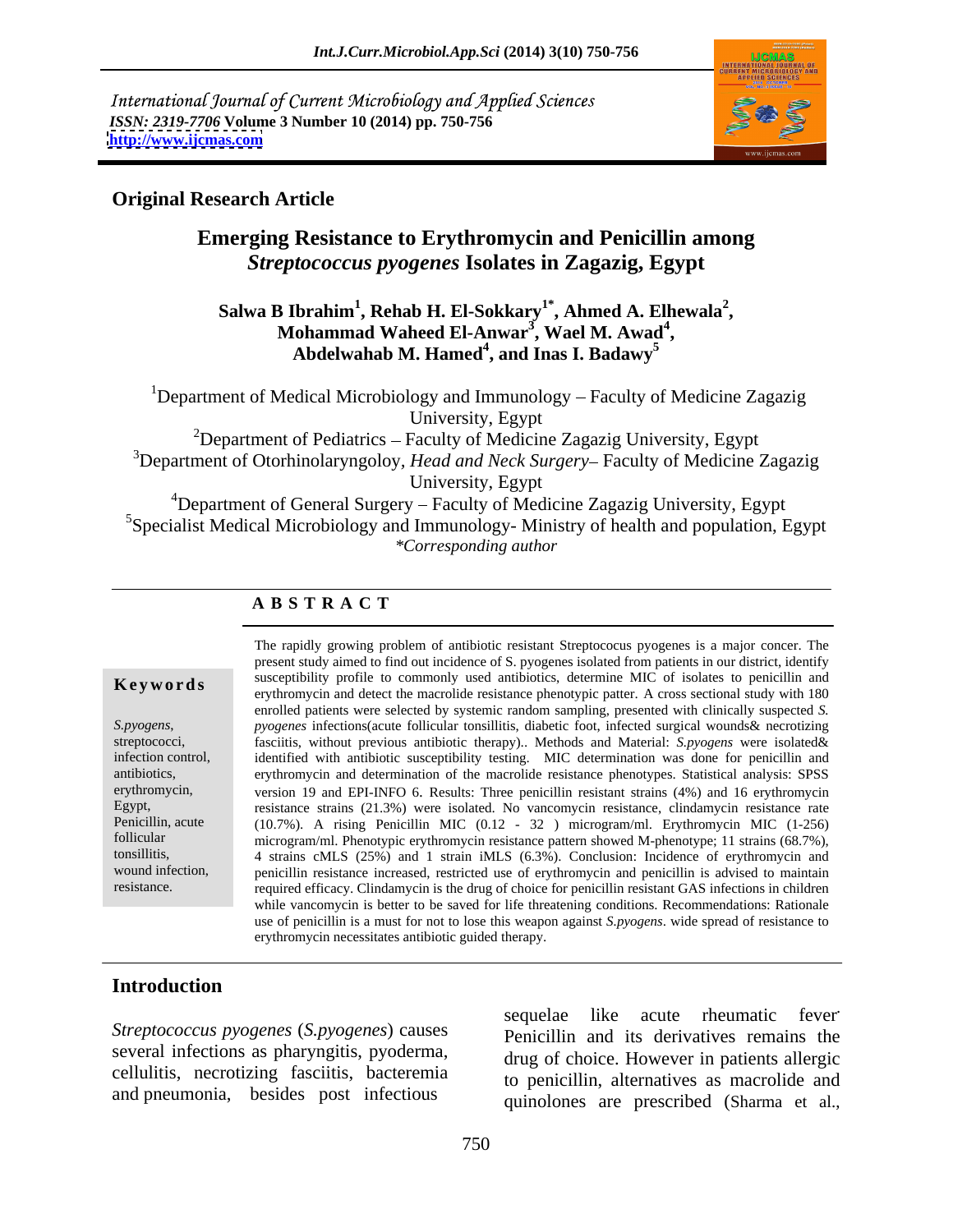Increases in macrolide resistance have been reported**.** Moreover, the rapidly growing problem of antibiotic resistant S.pyogenes is **Identification of S. pyogenes:** Samples increasing. Reports with rising minimum collected included tonsilar pus, pus and inhibitory concentration (MIC) or wound exudates. Samples were transported diminished susceptibility to penicillin have to the lab in Amies transport medium (BBL, been published (Ray et al., 2010). Different USA). Samples were processed and S. resistance rates have existed according to pyogenes identified by Gram stain, colony geographical location and investigators morphology on sheep blood agar containing (Bourbeau, 2003; Zhou et al., 2014)**.** The main aim of this study to reveal incidence of S.pyogenes isolated from patients in our locality. And to identify susceptibility profile to commonly used antibiotics for the determine MIC of isolates to penicillin and **Serologic identification:** It was done by erythromycin. Also to detect macrolide Pastorex strep A (Biorad), positive reaction resistance phenotypic pattern. appeared as red clumps on a green

Selected patients were presented with by systemic random sampling.

A thorough history was taken from all **Determination** of the phenotypes of subjects. This study was approved by the *macrolide resistance* Institutional Review Board (IRB) and

2010). the enrolled subjects or parents of included children.

> trimethoprim-sulfamethoxazole, test and bacitracin sensitivity (Zone of inhibition>14 Cm) (Kotloff and Van Beneden, 2008).

**Materials and methods** as uniform brown suspension. background and negative reaction appeared

From May 2013 to December 2013, 180 **Antibiotic susceptibility testing:** It was done by patients were included in this cross sectional disc diffusion method for the isolated (75) study. They were enrolled from patients *Streptococus pyogenes* strains according to the attending at outpatient clinics of standerd procedures of the CLSI guidelines. The Otorhinolaryngolog*, Head and Neck* following discs (Bioanalyse, Turkey) were used: *Surgery,* General Surgery and Pediatric Clindamycin [(DA) 2µg /disc], Erythromycin departments – Zagazig University hospitals- [(E) 15 µg/disc], Penicillin [(P) 10µg/dis, Zagazig-Egypt. Vancomycin [(VA) 30µg /disc], Tetracycline [(TE) 30µg/disc] (CLSI, 2013).

infections clinically suspected to be caused **MIC determination:** E-test strips (AB-Biodisk) by S.pyogenes with no previous antibiotic for both penicillin and erythromycin was used for therapy as follows: 100 cases of acute all resistant isolates and tube dilution method for follicular tonsillitis (AFT) (50 from pediatric Benzathin benzyl penicillin(1200000 IU) from outpatient clinics and 50 from Acadima international, 1mg= 1307 IU Quality Otorhinolaryngolog clinics), diabetic foot Control Standard Strain: Streptococcus (30), infected surgical wounds (30) and *pneumoniae* ATCC49619. From the (Global necrotizing fasciitis (20). They were selected Bioresource Center of American Type Culture Control Standard Strain: *Streptococcus*  Collection) (Soback, 2002).

### *Determination of the phenotypes of macrolide resistance*

informed written consent was obtained from Frythromycin-resistant isolates were Erythromycin-resistant isolates were classified on the basis of their susceptibility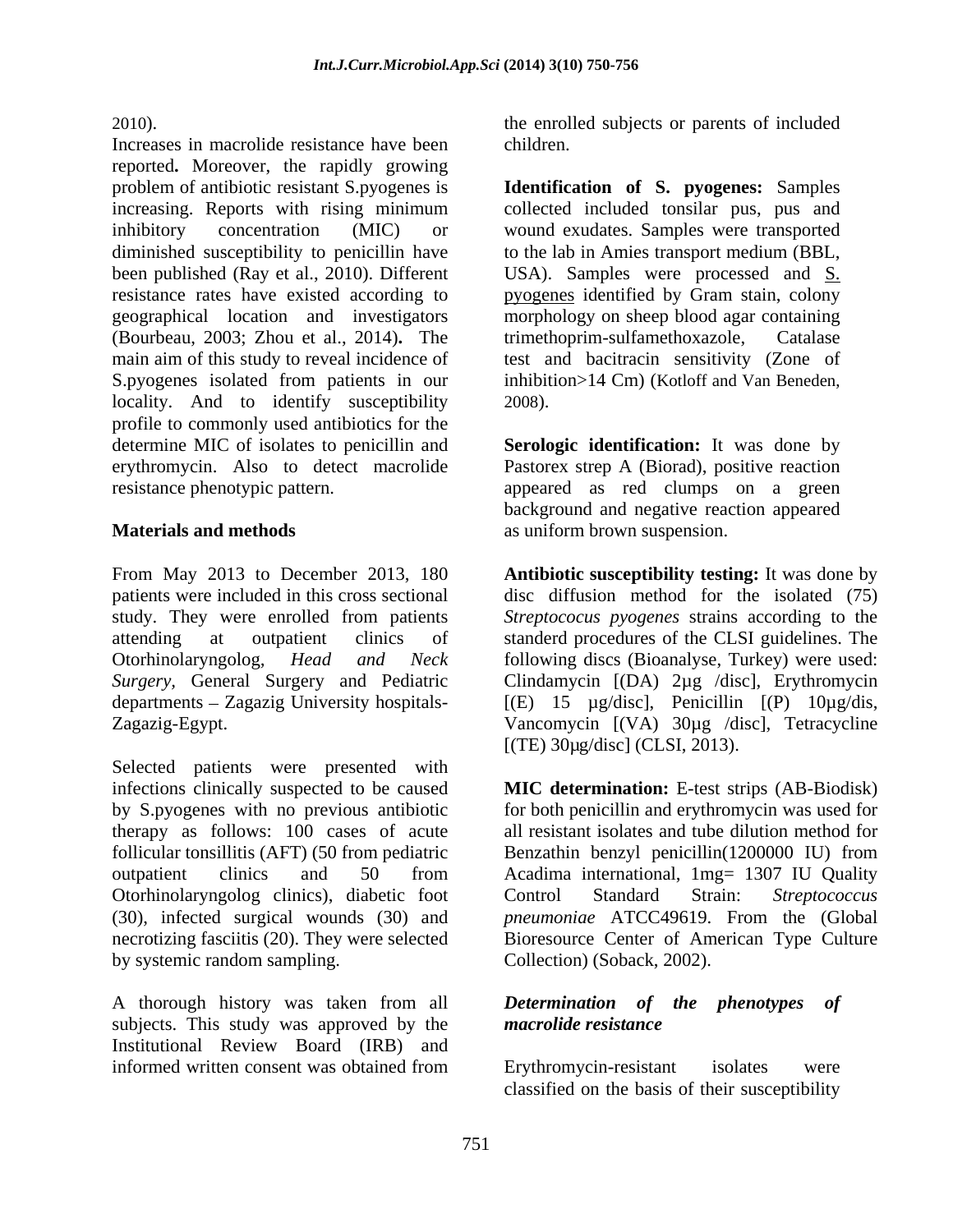patterns as shown by double disk tests erythromycin was (1-256 ug/ml). involving erythromycin (15  $\mu$ g) and Phenotypic pattern of macrolide resistance clindamycin (2  $\mu$ g) disks (Becton Dickinson Microbiology Systems, Cockeysville, MD, strains (68.7%), 4 strains cMLS (25%) and 1 USA).The 2 disks were placed 15 to 20 mm strain iMLS (6.3%)**.** The three penicillin apart on Mueller-Hinton blood agar resistant strains are demonstrated in Table 4. supplemented with 5% sheep blood, which had been inoculated with a swab dipped into S. pyogenes is a beta-hemolytic a bacterial suspension with a turbidity streptococcus of serological group A. It is equivalent to that of a 0.5 McFarland one of the most important bacterial standard. Three phenotypes were assigned**:** pathogens in humans. The management of *S.*  M (erythromycin resistant and clindamycin *pyogenes* infection includes the use of susceptible), cMLSB (constitutive penicillins, cephalosporins or macrolides for erythromycin and clindamycin resistant), treatment however; recent studies have and iMLSB (erythromycin resistant and clindamycin inducible). Blunting of the resistant to these agents have emerged (Zhou clindamycin inhibition zone near to the et al., 2014). erythromycin disk indicated an iMLSB phenotype, whereas susceptibility to In this study, we reevaluated in-vitro clindamycin with no blunting indicated the susceptibility of group A beta hemolytic M phenotype (Seppala et al., 2005) streptococci in outpatient clinic of our

isolates were identified as S.pyogenes. in mixed infections with MRSA and avoid<br>Results of antibiotic susceptibility test for consequent emergence of VRSA strains. those strains are shown in Table 2. Clinical penicillin susceptibility is illustrated in

for the 3 penicillin resistant strains MIC strains were resistant to Benzathin penzyl penicillin G by tube dilution at concentration of 64 ug/ml. For the 16 erythromycin erythromycin was (1-256 ug/ml). showed predominant M phenotype; 11

*S.pyogenes* is a beta-hemolytic shown that changing strains of GAS et al., 2014).

**Statistical analysis:** Data were collected, isolated strains could help to set guidelines tabulated and analyzed using SPSS version for empiric treatment of *S.pyogens* in our 19 and EPI-INFO 6. district. Tetracycline is not recommended **Result and Discussion being only other hand vanconycin (100% susceptibility** The included 180 patients were categorized recommended as first line therapy in into 3 age groups (Table 1). The cases were emergency and life threatening infections. 100 female (55.6%) and 80 male (44.4%). Yet it may better be conserved to avoid Out of collected 180 clinical specimens, 75 spread of vancomycin resistance especially hospitals. Antibiotic susceptibility pattern of due to high resistance rate (32%). On the rate) is the most effective drug in mixed infections with MRSA and avoid consequent emergence of VRSA strains.

presentation of isolated strains as regards Penicillin showed excellent response with Table 3. Continue its use as the first line of treatment Results of MIC determination showed that, is rising about emerging resistance, 3 range for penicillin was (8-32 ug/ml). The 3 study. Although low number, yet it is a very 90% susceptibility rate that permit to in S. pyogens infections. However an alarm resistant strains (4%) were isolated in this serious finding as it is the drug of choice in treatment of GAS infection.

resistant isolates MIC range for A high rate of erythromycin resistance was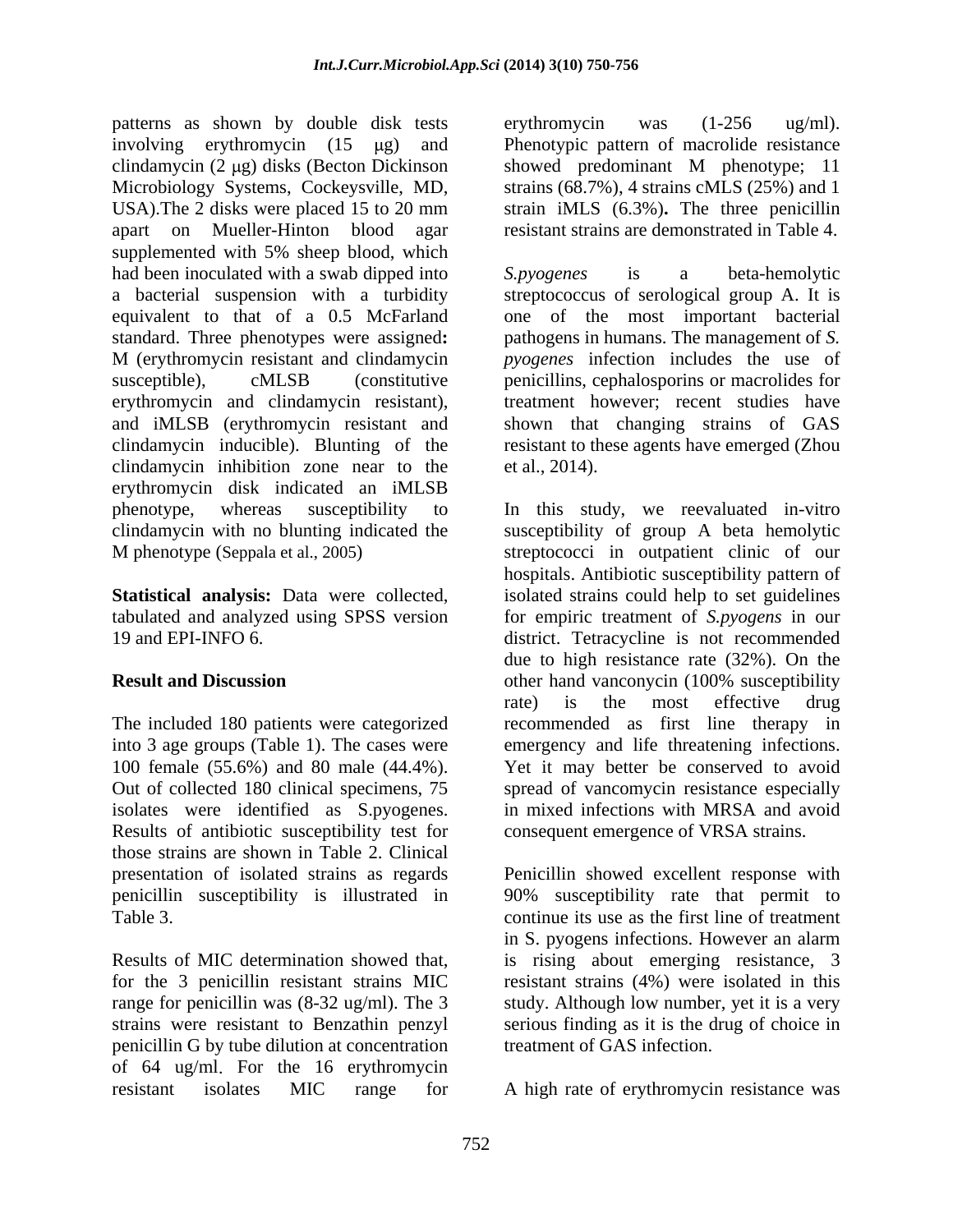the results of previous studies (Ardanuy et al., 2010; Lynskey et al., 2011; Rubio-López

revealed in 16 strains representing 21.3% of et al., 2012) higher than (Camara et al., isolated S. pyogens. This was comparable to 2013) and much lower than (Yang et al., 2013) dies (Ardanuy et 2013)<br>
11; Rubio-López<br> **Table.1** Age distribution of enrolled cases

|             |       |                   | Age (years)                    |                                    | Diagnosis                         |
|-------------|-------|-------------------|--------------------------------|------------------------------------|-----------------------------------|
|             |       | 48-70<br>$(n=41)$ | 19-47<br>$(n=52)$              | $2 - 18$<br>$(N=87)$               |                                   |
|             |       |                   |                                |                                    |                                   |
| $< 0.001**$ | 36.83 | $9(22.0\%)$       | $24(46.2\%)$                   | 67 (77.0%)                         | * $AFT$ (n=100)                   |
| $<0.001**$  | 76.28 | 20 (48.8%)        | $\overbrace{\hspace{25mm}}^{}$ | $\overbrace{\hspace{25mm}}^{}$     | Necrotizing<br>Fasciitis $(n=20)$ |
| $<0.001**$  | 50.8  | $6(14.6\%)$       | $24(46.2\%)$                   | <b>Continued by Continued Bank</b> | Diabetic foot $(n=30)$            |
| 0.06        | 5.64  | $6(14.6\%)$       | $4(7.6\%)$                     | $20(23.0\%)$                       | Infected wound $(n=30)$           |
|             |       |                   | $X^2 =$ Chi -Square test       |                                    |                                   |

**Table.2** Antibiotic susceptibility pattern of *S. pyogenes* by Modified Kirby-Bauer method

|                                  |                                 | <b>Kirby-Bauer</b>                                                                                                                                                                                                                                                                                                                                                                                                                                                         |                                 | <b>Total</b> |
|----------------------------------|---------------------------------|----------------------------------------------------------------------------------------------------------------------------------------------------------------------------------------------------------------------------------------------------------------------------------------------------------------------------------------------------------------------------------------------------------------------------------------------------------------------------|---------------------------------|--------------|
| Antibiotic agent                 |                                 | Susceptibility pattern in percentage (%)                                                                                                                                                                                                                                                                                                                                                                                                                                   |                                 |              |
| (mg/disk)                        | <b>Sensitive</b><br>No. $(\% )$ | Intermediate<br>No. $(\% )$                                                                                                                                                                                                                                                                                                                                                                                                                                                | <b>Resistant</b><br>No. $(\% )$ |              |
| <b>Penicillin</b> $(10\mu g)$    | 68 (90.7%)                      | $4(5.3\%)$                                                                                                                                                                                                                                                                                                                                                                                                                                                                 | $3(4.0\%)$                      | 75           |
| <b>Erythromycin</b> $(15 \mu g)$ | 33 (44.0%)                      | 26 (34.7%)                                                                                                                                                                                                                                                                                                                                                                                                                                                                 | 16 (21.3%)                      | 75           |
| Clindamycin $(2 \mu g)$          | 67 (89.3%)                      | $\frac{1}{2} \left( \frac{1}{2} \right) \left( \frac{1}{2} \right) \left( \frac{1}{2} \right) \left( \frac{1}{2} \right) \left( \frac{1}{2} \right) \left( \frac{1}{2} \right) \left( \frac{1}{2} \right) \left( \frac{1}{2} \right) \left( \frac{1}{2} \right) \left( \frac{1}{2} \right) \left( \frac{1}{2} \right) \left( \frac{1}{2} \right) \left( \frac{1}{2} \right) \left( \frac{1}{2} \right) \left( \frac{1}{2} \right) \left( \frac{1}{2} \right) \left( \frac$ | $8(10.7\%)$                     | 75           |
| Vancomycin $(30 \mu g)$          | 75 (100%)                       |                                                                                                                                                                                                                                                                                                                                                                                                                                                                            |                                 | $ -$         |
| <b>Tetracycline</b> $(30 \mu g)$ | 49 (65.3%)                      | 2(2.7%)                                                                                                                                                                                                                                                                                                                                                                                                                                                                    | 24 (32%)                        | 75           |

**Table.3** Association between susceptibility pattern for penicillin and erythromycin with clinical

presentation **presentation** 

| <b>Susceptibility</b> |              | <b>Clinical presentation</b> |             |                                       |       |                               |
|-----------------------|--------------|------------------------------|-------------|---------------------------------------|-------|-------------------------------|
| pattern               | $AFT$ N=53   | Necrotizing                  |             | Diabetic Foot   Infected wound        |       |                               |
|                       |              | fasciitis $N=3$              | $N=7$       | $N=12$                                |       |                               |
| Penicillin            |              |                              |             |                                       |       |                               |
| -Resistant            | 3(5.7%)      |                              | ________    | ___________                           | 3.294 | 0.771                         |
| $-Intermediate$       | 3(5.7%)      | ---------------              | $1(14.3\%)$ |                                       |       |                               |
| -Sensitive            | 47(88.6)     | $3(100\%)$                   | 6(85.7%)    | $12(100.0\%)$                         |       |                               |
| Erythromycin          |              |                              |             |                                       |       |                               |
| -Resistant            | $16(30.2\%)$ |                              |             | يسترسل سترسخ يسترسل بماريعتهما يسترسخ |       |                               |
| $-Intermediate$       | 15(28.3%)    | $\frac{1}{1}$ (33.3%)        | $4(57.1\%)$ | $6(50.0\%)$                           | 9.622 | $\parallel$ 0.142 $\parallel$ |
| -Sensitive            | 22 (41.55%)  | 2(66.75%)                    | $3(42.9\%)$ | $6(50.0\%)$                           |       |                               |

 $X^2$  = Chi –Square test  $2-\text{Chi}$  Square to t  $X^2$  = Chi - Square test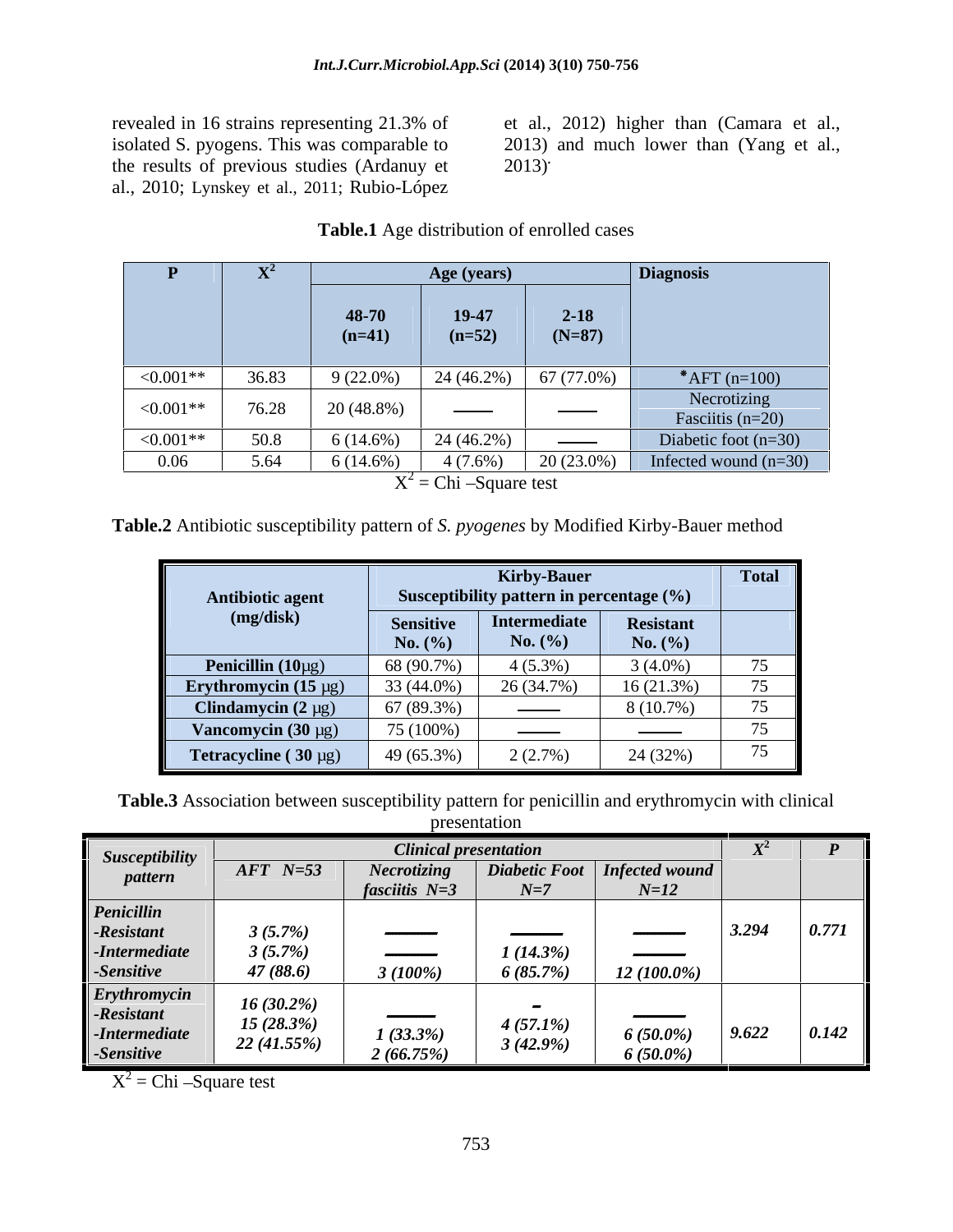|             |           |           | $\mathcal{S}$ trains |
|-------------|-----------|-----------|----------------------|
|             |           |           | Characteristics      |
| 10 years    | 10 years  | 12 years  | <u>Age</u>           |
| Resistant   | Resistant | Resistant | Susceptibility to    |
|             |           |           | Erythromycin         |
| $\mathbf M$ | M         | iMLS      | Erythromycin         |
|             |           |           | resistance           |
|             |           |           | pattern              |
| sensitive   | Sensitive | sensitive | Susceptibility to    |
|             |           |           | vancomycin and       |
|             |           |           | clindamycin          |
| Resistant   | Resistant | Resistant | Susceptibility to    |
|             |           |           | tetracycline         |

**Table.4** Penicillin resistant isolated *Streptococcus pyogens*

Rising allergy to Penicillin G with subsequent use of erythromycin as an levels. alternative is implicated in high frequency of microbiology and infectious disease reported erythromycin resistance in many parts of the world (Villaseñor-Sierra et al., 2012)**.** Thus erythromycin could be no more recommended as preferred choice in countries: India; 0.16 to 0.75 (Capoor et al., penicillin allergy. The revealed intermediate 2006) Mexico; 0.003 to 0.75 (Amábile activity 5.3% in penicillin and 34.7% in Cuevas et al., 2001), Japan 0.12 to 2 erythromycin necessitates performing microgram/ml (Gawa et al., 2011). This antibiotic susceptibility test before highlights the importance of reconsidering prescribing each. **patterns** of penicillin susceptibility.

The situation differs with clindamycin, it The three penicillin resistant strains were showed susceptibility rate comparable to resistant also to erythromycin and to that of penicillin (89.3%) but with higher Benzathyn penzyl penicillin by tube dilution resistance rate (10.7%). This makes it an at concentration of 64 ug/ml. The accepted choice in respiratory infections phenotypic pattern of resistant strains was 2 caused by S. pyogenes in patients who are M and 1 iMLS. This finding is in agreement intolerant to other indicated antibiotics or who are infected with resistant organism penicillin and erythromycin may be due to and/or combined infections (e.g. diabetic easy availability of antibiotics over the foot). Clindamycin reduces the toxin counter and their irrational use. However producing effects of S. pyogenes and as such, may be particularly useful for treating vancomycin. This agreed with Friães et al in necrotizing fasciitis. Portugal (Friães et al., 2012).

microgram/ml which is more than global

European Society of clinical in 2013 that MIC of penicillin was  $< 0.25$ microgram/ml against GA. Comparable results were revealed from different

at concentration of  $64 \text{ ug/ml}$ . with<sup>15</sup> who stated that co-resistance to they were sensitive to clindamycin and

In this study, we found out a rising In this study, we found erythromycin MIC Penicillin MIC with range 0.12 to 32 of 1 to 256 microgram/ml which agrees with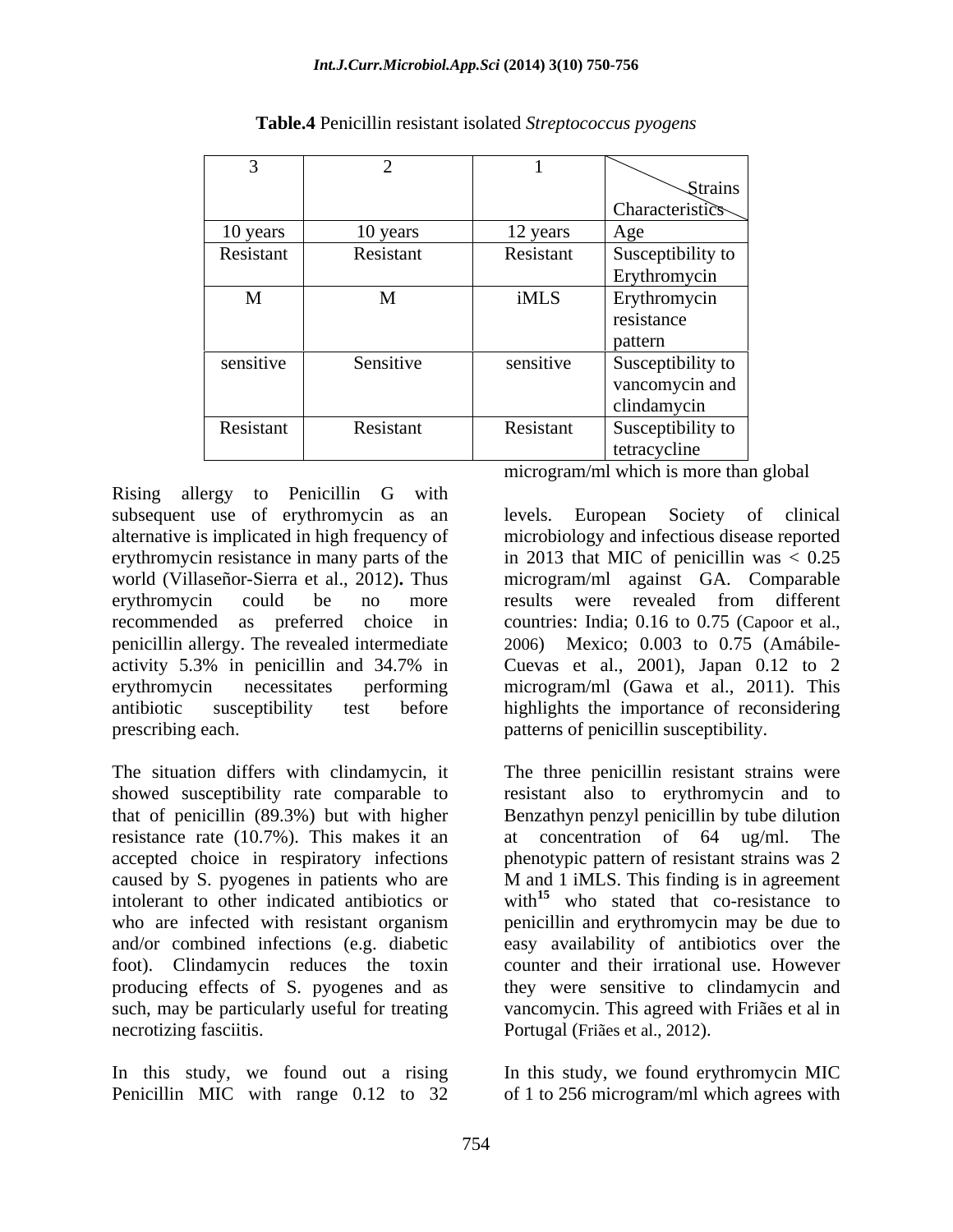Bae et al. (2007). Phenotypic pattern of Further studies are needed to evaluate macrolide resistance showed predominant M effectiveness of long acting penicillin in phenotype; 11strains (68.7%), 4 strains both treating S.pyogenes infection and cMLS (25%) and 1 strain iMLS (6.3%). Secondary prevention of rheumatic fever as<br>This results agreed with the results of there may be a need to increase dose to previous researches (Rubio-López et al., 2012; Villaseñor-Sierra et al., 2012; Friães et al., 2012; Bae et al., 2007**;** Katz et al., 2003; Jacob et al., 2006). In general, high erythromycin resistance rates (90%) are Amábile-Cuevas, C.F., Hermida-Escobedo, C., associated with the MLSB phenotype, Vivar, R. 2001. Comparative in vitro whereas the M phenotype is more frequent in countries with lower resistance (50%). It<br>is well known that long-acting macrolides 15(32): 30–32. is well known that long-acting macrolides  $15(32)$ : 30–32.<br>such as clarithromycin and azithromycin Amer, F.A., Elbehedy, E.M., ElAhmady, M.E. such as clarithromycin and azithromycin Amer, F.A., Elbehedy, E.M., ElAhmady, M.E.<br>which against a low correspondent and a 2008. Streptococcus pneumoniae in an which ensure a low serum concentration of the antibiotic for a long period of time, are associated with the selection of resistant strains. The frequent use of such drugs in the  $J.$  Trop. Med., 1(94): 20–23. Egyptian market as preferred treatment for  $Ardanuy$ , C., Domenech, A., Rolo, D., GAS creates this selective pressure which could favor the spread of S.pyogenes clones carrying macrolide-resistant determinants, with consequent changes in macrolide resistance rates and phenotypes (Amer et al., 2008). 2008). *J. Antimicrob. Chemother.,* 65(4):

and penicillin resistance increased, restricted<br>Phenotypes and genotypes of macrolideuse of erythromycin and penicillin is advised to maintain required efficacy. Clindamycin is the drug of choice for penicillin resistant  $(2)$ : 229–235. GAS infections in children while Bourbeau, P.P. 2003. Rule of the microbiology vancomycin is better to be saved for life

pattern of GAS to macrolides and other *Insights*, 6:71–75. alternative drugs is recommended to avoid Capoor, M.R., Nair, D., Deb, M., Batra, K.,

Further studies are needed to explore the erythromycin and rising penicillin genetic determinants of antibiotic resistance

secondary prevention of rheumatic fever as there may be a need to increase dose to warrant more effective results.

# **References**

- Amábile-Cuevas, C.F., Hermida-Escobedo, C., Vivar, R. 2001. Comparative in vitro activity of moxifloxacin by E-test against *Streptococcus pyogenes*. *Clin. Infect. Dis.,* 15(32): 30 32.
- Amer, F.A., Elbehedy, E.M., ElAhmady, M.E. 2008. *Streptococcus pneumoniae* in an Egyptian urban community: incidence of erythromycin resistance determinants and antibiotic susceptibility profile. *Asian Pac. J. Trop. Med.,* 1(94): 20–23.
- Calatayud, L., Tubau, F., Ayats, J. et al., 2010. Molecular characterization of macrolide- and multidrug-resistant *Streptococcus pyogenes* isolated from adult patients in Barcelona, Spain (1993- 634 643.
- In conclusion, the incidence of erythromycin<br>
Elm, C.S., Lee, K.N., et al. 2007. Bae, S.Y., Kim, J.S., Kwon, J.A., Yoon, S.Y.,<br>Lim, C.S., Lee, K.N., et al. 2007.<br>Phenotypes and genotypes of macrolideresistant *Streptococcus pyogenes* isolated in Seoul, Korea. *J. Med. Microbiol.,* 56(Pt 2): 229 235.
- threatening conditions. of pharyngitis. *J. Clin. Microbiol.,* 41: laboratory in diagnosis and management 3467–72.
- **Recommendations** Camara, M., Dieng, A., boye, C.S.B. 2013. Continuous local monitoring of resistance *Pyogenes* isolated from respiratory tract Antibiotic susceptibility of *Streptococcus Pyogenes* isolated from respiratory tract infections in Dakar, Senegal. *Microbiol. Insights,* 6: 71–75.
- possible treatment failures.<br>
Pushpa, A. 2006. Resistance to among *S. pyogenes* isolates. *Streptococcus pyogenes* in india. *J Infect.* Capoor, M.R., Nair, D., Deb, M., Batra, K., Pushpa, A. 2006. Resistance to erythromycin and rising penicillin minimum inhibitory concentration in *Dis.,* 95: 334–336.